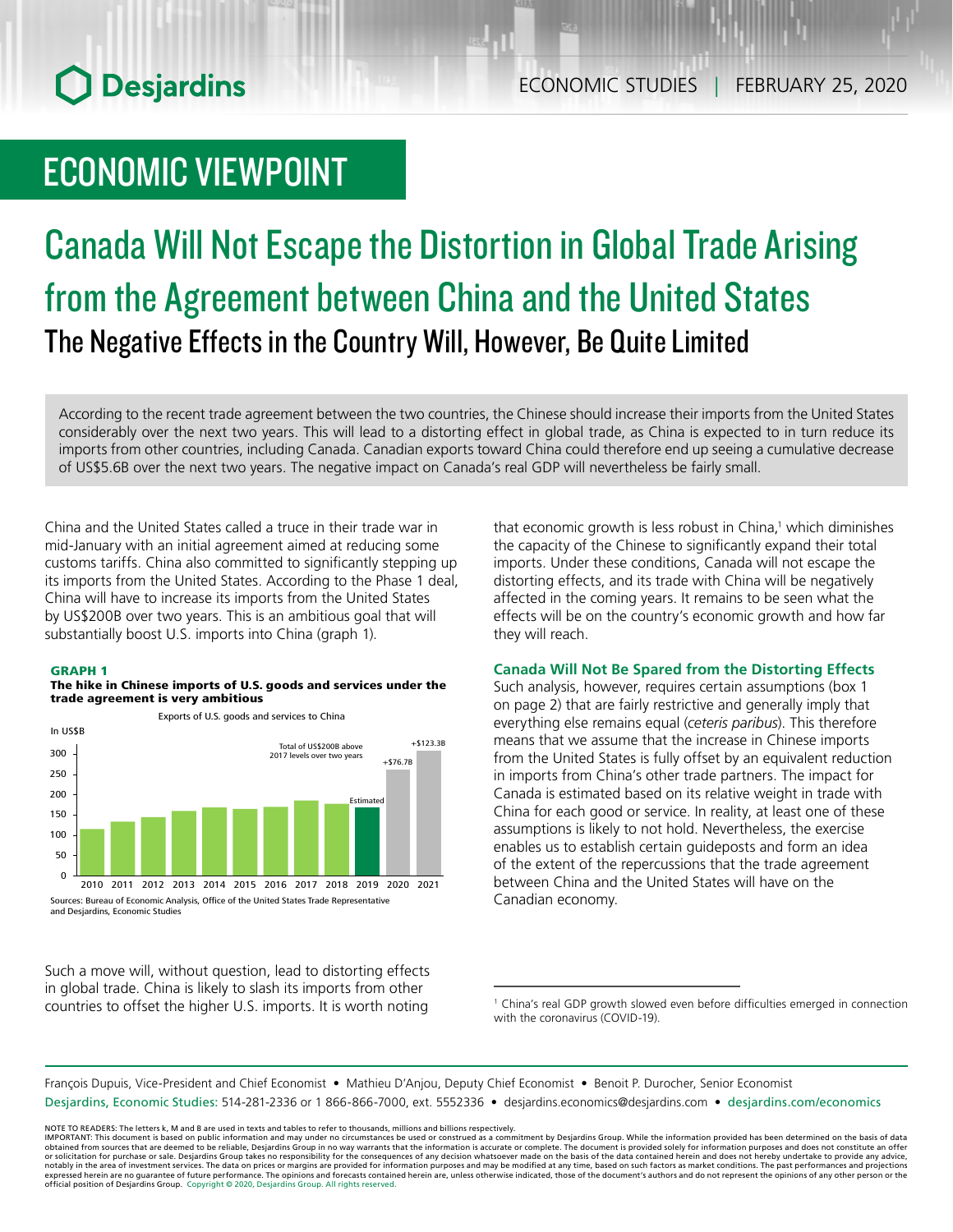### **Desjardins**

#### **BOX 1**

#### **Main Assumptions Used**

- $\triangleright$  China fulfils its commitments and increases its imports from the United States as expected.
- China's trade balance remains unchanged. The total value of its imports remains the same. The total increase in imports from the United States is therefore offset by an equivalent reduction in imports from other countries.
- $\triangleright$  The distorting effects are uniform across other countries. The reduction in Chinese imports is therefore distributed proportionally for these countries, including Canada.
- $\blacktriangleright$  The decline in Canadian exports to China is not offset by an increase in exports to other trade partners.

To continue the analysis, we have to dissect the deal. The agreement does not cover all goods and services imported by China, but, rather, a proportion divided into four categories. Let us start by saying that close to 40% of Chinese imports from Canada are not part of the goods targeted in the China– U.S. agreement. As a result, they should not be significantly affected.

The first category in the deal is manufactured goods, with China pledging to increase these types of imports from the United States by US\$77.7B over two years. The second category is agricultural goods, with a US\$32B increase over two years. The third category is energy, which should see a US\$52.4B increase in imports from the United States. Lastly, the fourth category is services, with a total increase of US\$37.9B.

Each of these categories is then subdivided into several types of goods and classified according to a harmonized system (HS) for international trade with a four-digit code (HS-4). World Trade Organization (WTO) data identify Chinese imports for each of these categories (HS-4) based on country of origin, including the United States and Canada.

This allows us to determine that Canada represents<sup>2</sup> 0.6% of all Chinese imports under the first category of the deal. Canada's relative weight in Chinese imports under the third category is similar at 0.5%. For goods under the second category corresponding to agriculture, Canada's proportion is somewhat higher at 5.3% (graph 2). Close to a third of these goods fall into category HS1205, which is essentially canola.

The sectoral details for the fourth category corresponding to services are, however, more difficult to define based on the documentation enclosed with the agreement. In total, Chinese services imports from Canada accounted for 5.8% in 2016.

GRAPH 2 Canada's relative weight in Chinese imports is fairly low



Sources: World Trade Organization and Desjardins, Economic Studies

These ratios can then be used to establish the proportional reduction in Chinese imports from Canada for each category and sub-category. China's total imports from Canada could thus fall by approximately US\$5.6B after the two years of the agreement (graph 3). The hardest hit sectors will be agriculture and services. If Canada does not offset this reduction with higher exports to its other trade partners, Canadian total exports could see a cumulative drop of US\$5.6B over the period.

#### GRAPH 3

#### Agriculture and services are expected to be hardest hit by the reduction in Chinese imports



Sources: World Trade Organization, Office of the United States Trade Representative and Desjardins, Economic Studies

<sup>&</sup>lt;sup>2</sup> According to data for 2017, the most recent year for this type of data within the WTO.